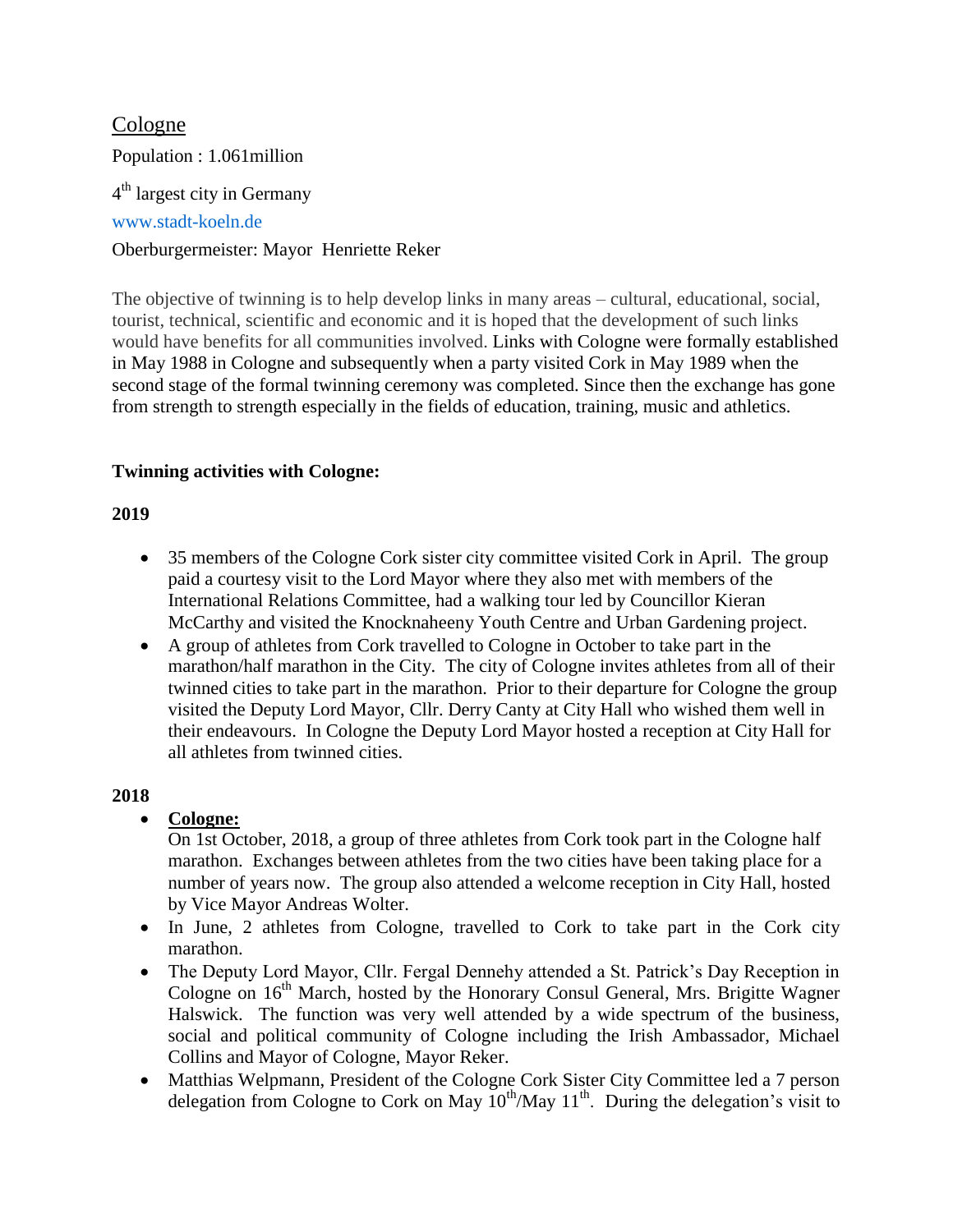Cork, they had meetings with German teachers in Cork schools in the city to discuss beginning new and expanding existing school exchange programmes. They paid a courtesy visit to the Deputy Lord Mayor, visited and had a tour of the Fire Station provided by a member of the Cork Fire Brigade, visited the NICHE offices in Knocknaheeny to discuss areas of collaboration, attended a lunch hosted by Cork City Council and took a walking tour of the City provided by Cllr. Kieran McCarthy.

- Exchange students from the Herder Gymnasium Cologne, paid a courtesy visit to the Lord Mayor on May  $4<sup>th</sup>$ , 2018. This school exchange between Cork and Cologne has been taking place for almost 20 years. Cork students travelled to Cologne in Jan/Feb, 2018 where they spent half of their visit at school, and the reminder on work experience. This project was assisted under the Twinning Grant Programme.
- As part of the 30 year anniversary of the Cork/Cologne twinning the 75 piece Junge Sinfonie Cologne orchestra, played a concert in aid of the Cope Foundation on the  $17<sup>th</sup>$ October in City Hall. The concert was attended by the German Ambassador to Ireland, Mrs. Deike Potzel and the Lord Mayor.



### **2017**

### **Cologne:**

On 1st October, 2017, a group of 17 athletes from Cork took part in the Cologne marathon and half marathon. Exchanges between athletes from the two cities have been taking place for a number of years now, with two athletes from Cologne also travelling to Cork to take part in the Cork city marathon which is held in June. Mr. Matthias Welpmann, Chairperson of the Cologne-Cork sister city committee and Councillor with Cologne City Council arranged a walking tour of Cologne City Centre for the group. The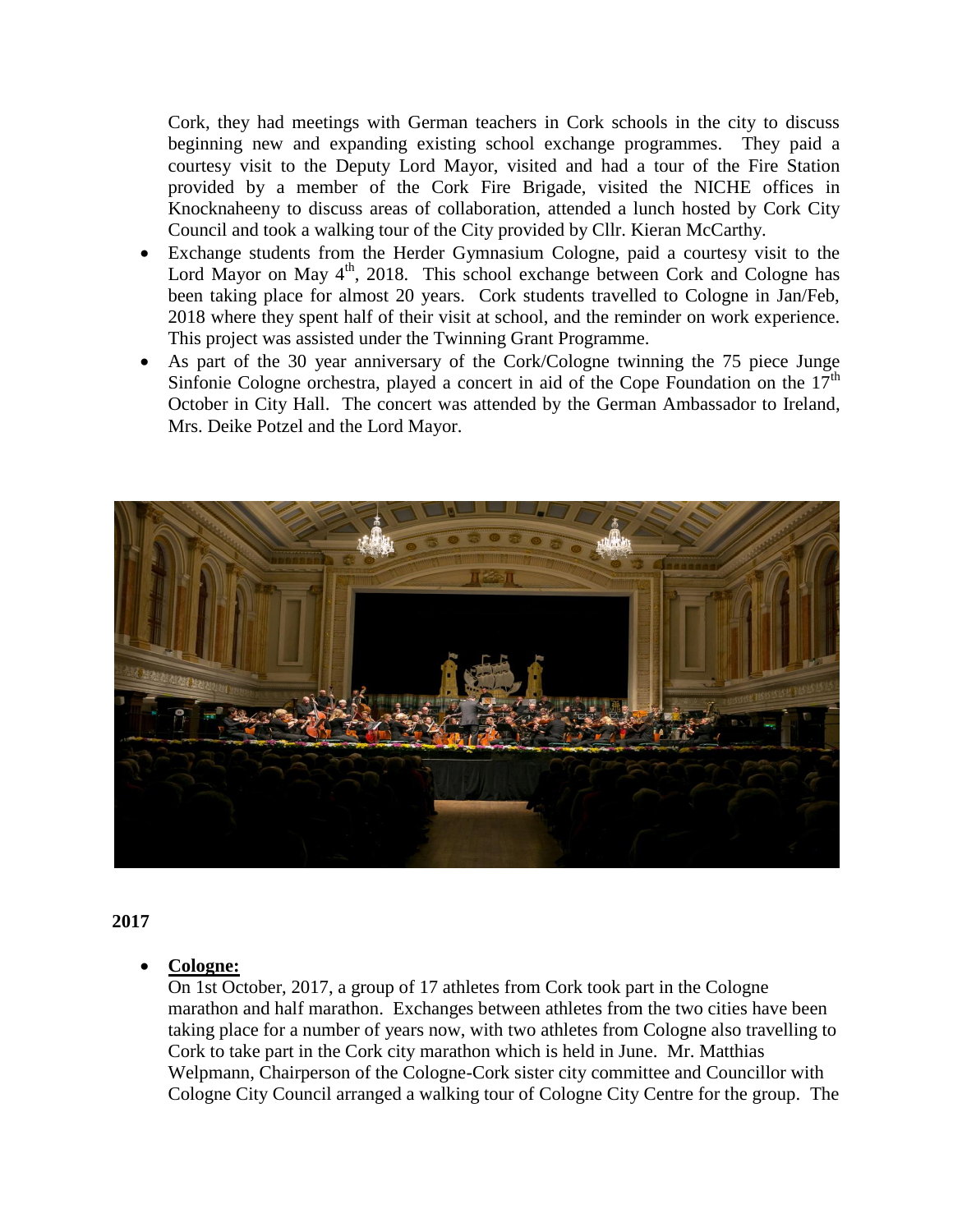group also attended a welcome reception in City Hall, hosted by Vice Mayor Andreas Wolter.



*Picture shows the group of athletes from Cologne's twinned cities that travelled to Cologne for the Marathon/half marathon. Included are the athletes who travelled from Cork.* 

- To develop the twinning between Cork and Cologne further, a new "Cork Cologne -Lecture series started on 20th September, 2017 as part of the showcase of the Cork Lifelong Learning festival which was part of the UNESCO Conference of Learning Cities. S Jauernig was the guest from Cologne for this first lecture which took place in UCC.
- Exchange students from the Herder Gymnasium Cologne, along with their partner schools in Cork (Douglas Community Scholl and Christ the King) paid a courtesy visit to the Lord Mayor on May 8th, 2017. This school exchange between Cork and Cologne has been taking place for almost 20 years. Cork students travelled to Cologne in Jan/Feb, 2017 where they spent half of their visit at school in Herder, and the remaining half of the exchange on work experience. The project was assisted under the Twinning Grant Programme.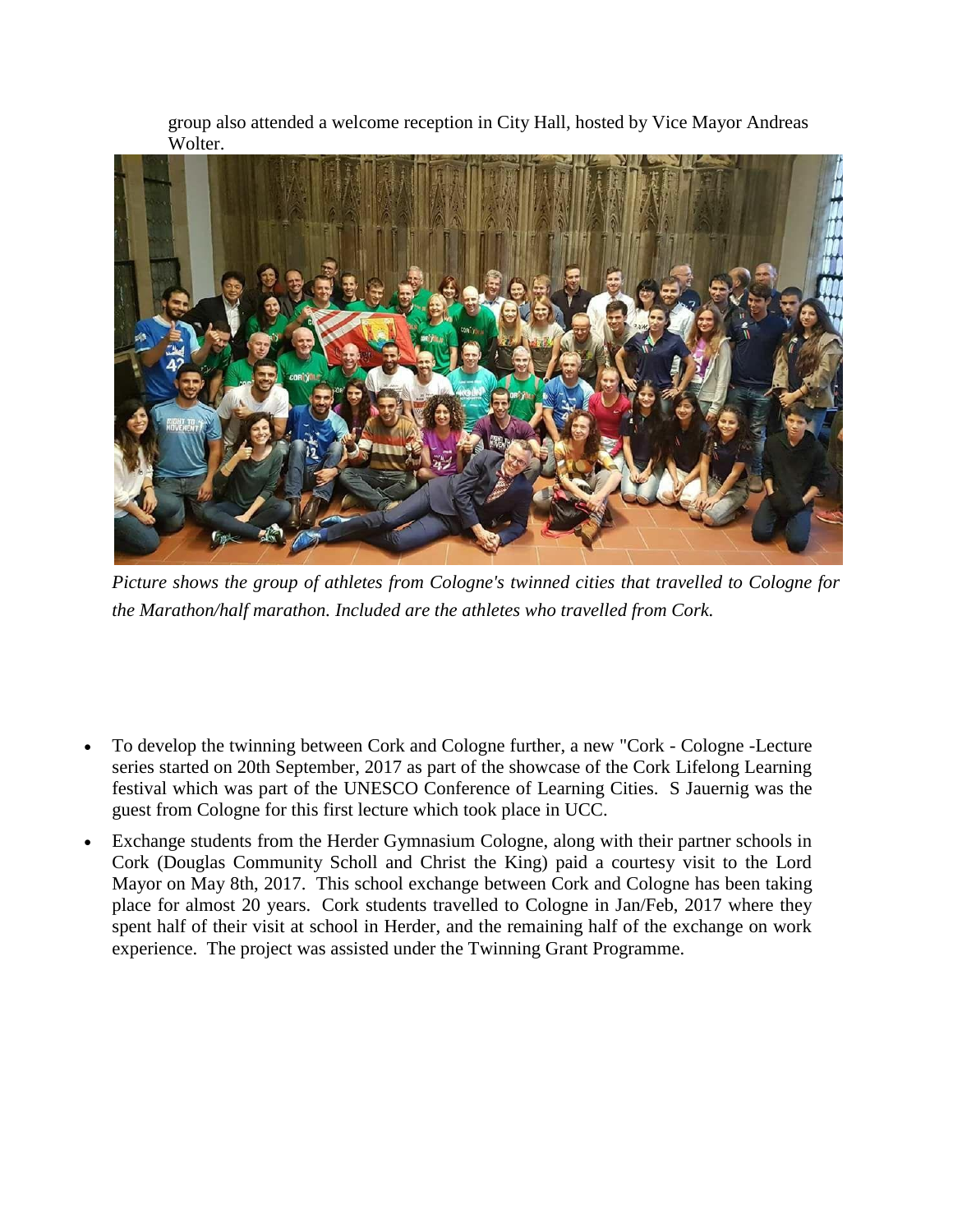

*Students from the Herder Gymnasium, Cologne, pictured with students from their Cork partner schools, Mr. M Schmidt, teacher and Lord Mayor, Cllr. Des Cahill.*

- Ms. Miessler from Cologne Council visited Cork from May  $31<sup>st</sup>$  to June  $2<sup>nd</sup>$  to attend the Grow Smarter General Assembly meeting which was hosted by Cork. Up to 100 delegates from 10 cities across Europe were shown smart initiatives and innovations devised by the Council in the areas of infrastructure, energy and transport.
- Highfield Rugby Club U12 team undertook a tour to Cologne, Germany. There they played AFC Koln, and other German teams, including Bruhl RFC (a suburb of Koln) and a team from Hamburg. An exchange of plaques, pennants and gifts was made after the games. Koln and Bruhl rugby clubs were especially delighted to have established links with a rugby club in their twinned cities. The tour was a wonderful experience for the players, as they had the opportunity to see a major European city and the tour exposed them to memories they will have for years to come. The visit was assisted by the Council's Twinning Grant programme.
- Irish Wheelchair Rugby travelled to Cologne in April to take part in the Bernd Best tournament. This is the largest club tournament in the world of wheelchair rugby. A total of six members from Cork attended the tournament. The visit was assisted by the Council's Twinning Grant programme.
- Two athletes from Cologne, travelled to Cork in June to take part in the Cork City Half marathon.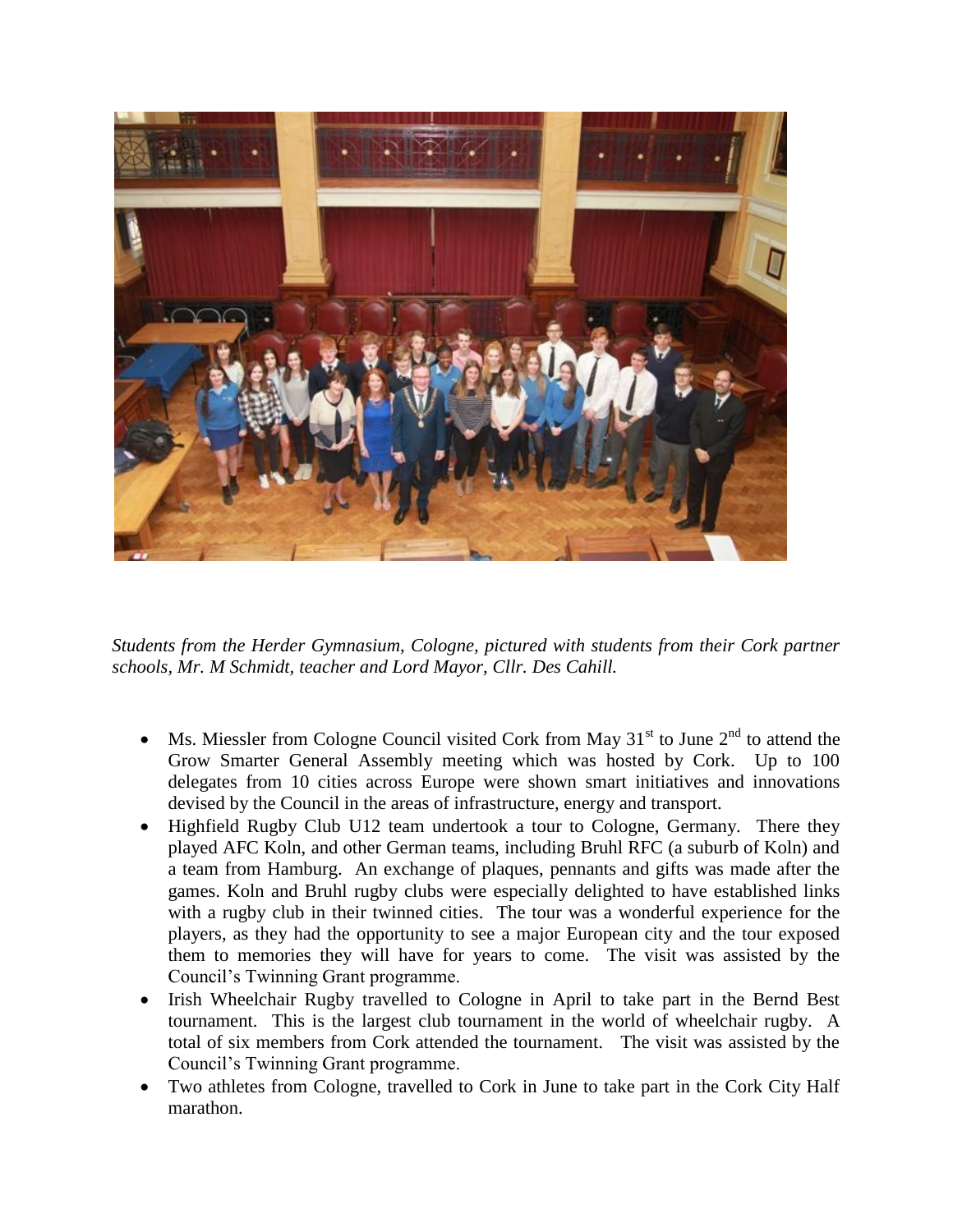### **2016**

• In February, a group of students and staff from the Cologne University of Applied Science travelled to Cork to attend their project –webpages launch and award –ceremony in UCC on February  $12<sup>th</sup>$ . The collaboration titled "Intercultural Learning through Digital Skills: The Virtual Irish-German Classroom took place the previous semester, covering the 12 week teaching period between September and December. Students met online in regular weekly sessions and worked on their projects outside of class time. The project covered 7 lines of inquiry, the aim of which was to develop a module which captured student's experiences as well as their cities, their places of study and other areas, both in written and digital format. The project webpages were launched in UCC on February  $12<sup>th</sup>$ . The students and teachers paid a courtesy visit to the Deputy Lord Mayor, Mick Nugent also on the  $12<sup>th</sup>$  February. The project was assisted under the Twinning Grant Programme.



*Picture shows staff and students from the University of Applied Science, Cologne, with course leaders from UCC during their courtesy visit to the Deputy Lord Mayor.*

 Students from Cork travelled to Cologne in January/February February as part of a Cork-Cologne school exchange and work experience programme that has been running for the past 19 years. Students from Douglas Community School, Coláiste an Spioraid Naoimh and Christ the King School took part this year. The students spent half of the exchange in the Herder Gymnasium in Cologne and the other half on work experience. The students met with the Mayor of Cologne during their time in Germany and presented her with a letter of greeting from Lord Mayor Cllr. Chris O'Leary. In May, the students from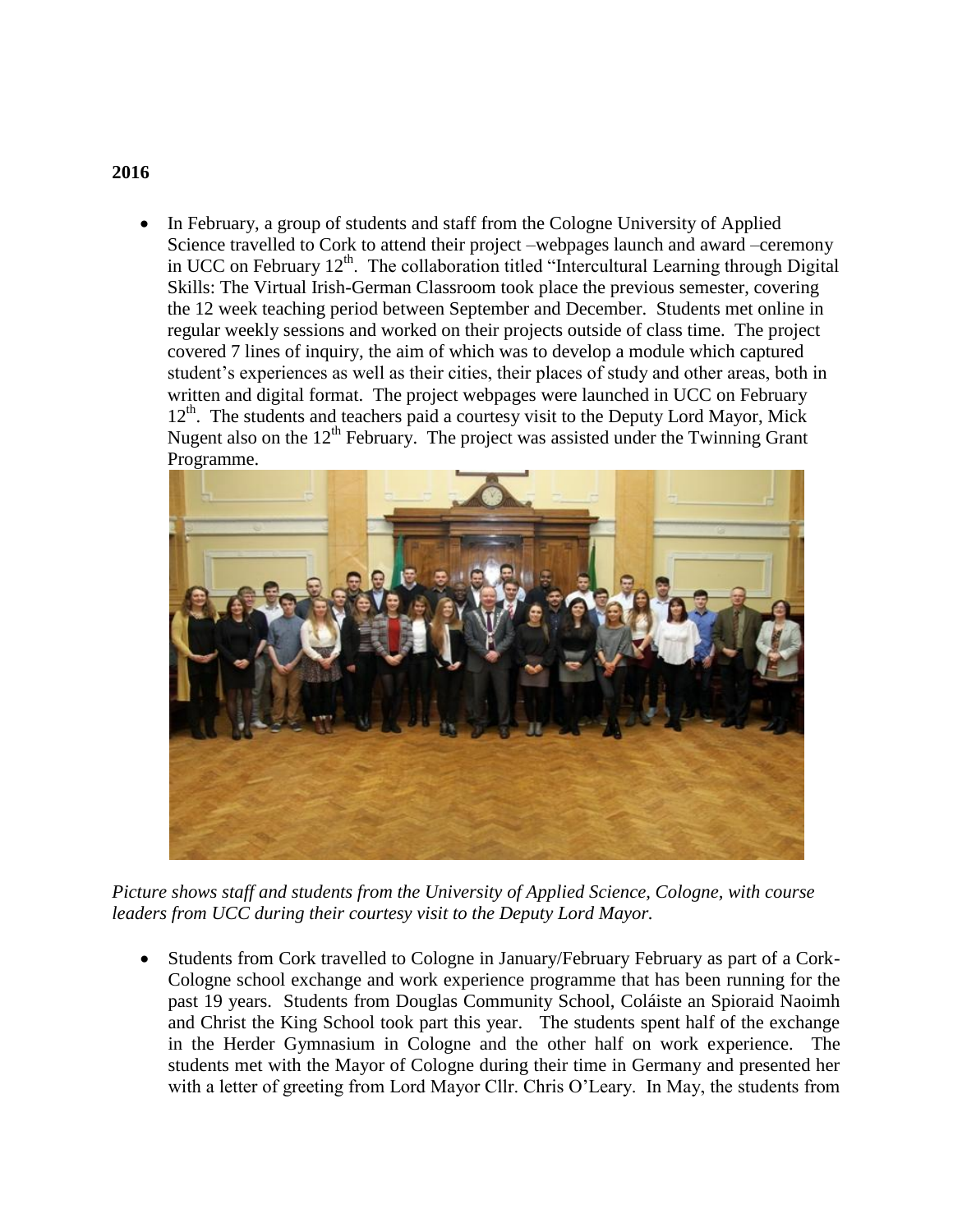the Herder Gymnasium School in Cologne paid a reciprocal visit to Cork where they met with the then Lord Mayor, Cllr. Chris O'Leary.

 The Deinemaids Vocal ensemble travelled to Cork for the Choral Festival in April. They have links with the Cork Vocal Ensemble Cantabile. While in Cork, they paid a courtesy visit to the Deputy Lord Mayor, and Cllr. McCarthy brought them on a walking tour of the City.



*Picture shows the Deinemaids Vocal Ensemble paying a courtesy visit to the Deputy Lord Mayor, Cllr. Ken O'Flynn in April.*

- Athletes from our twinned cities of Cologne, Rennes and Swansea travelled to Cork to take part in the Cork City marathon/half marathon. The group paid a courtesy visit to the Deputy Lord Mayor.
- An intern from Cologne commenced an internship in the finance department in the City Council on June  $22<sup>nd</sup>$  to  $23<sup>rd</sup>$  September.
- Mr. A O'Shea, Cork City Fire Brigade travelled to Cologne in October to take part in the Cologne City Marathon. Alex met with Mr. Matthias Welpmann, Chairperson, Cologne/Cork Sister City committee and the Deputy Lord Mayor.
- The tall ship, Roald Amundsen travelled from Cologne to Cork at the end of October with a delegation of 50 people from Cologne on board, including Mr. Matthias Welpmann, Chairperson Cologne/Cork Twinning Committee and some other members of the committee. The group was accorded a welcome reception at the Port of Cork on  $31<sup>st</sup>$ October where they met the Lord Mayor, Cllr. Des Cahill, other councilors and senior representatives from the Port of Cork. On November  $1<sup>st</sup>$ , the group paid a courtesy visit to the Deputy Lord Mayor, Cllr. Joe Kavanagh, and Cllr. Kieran McCarthy brought the